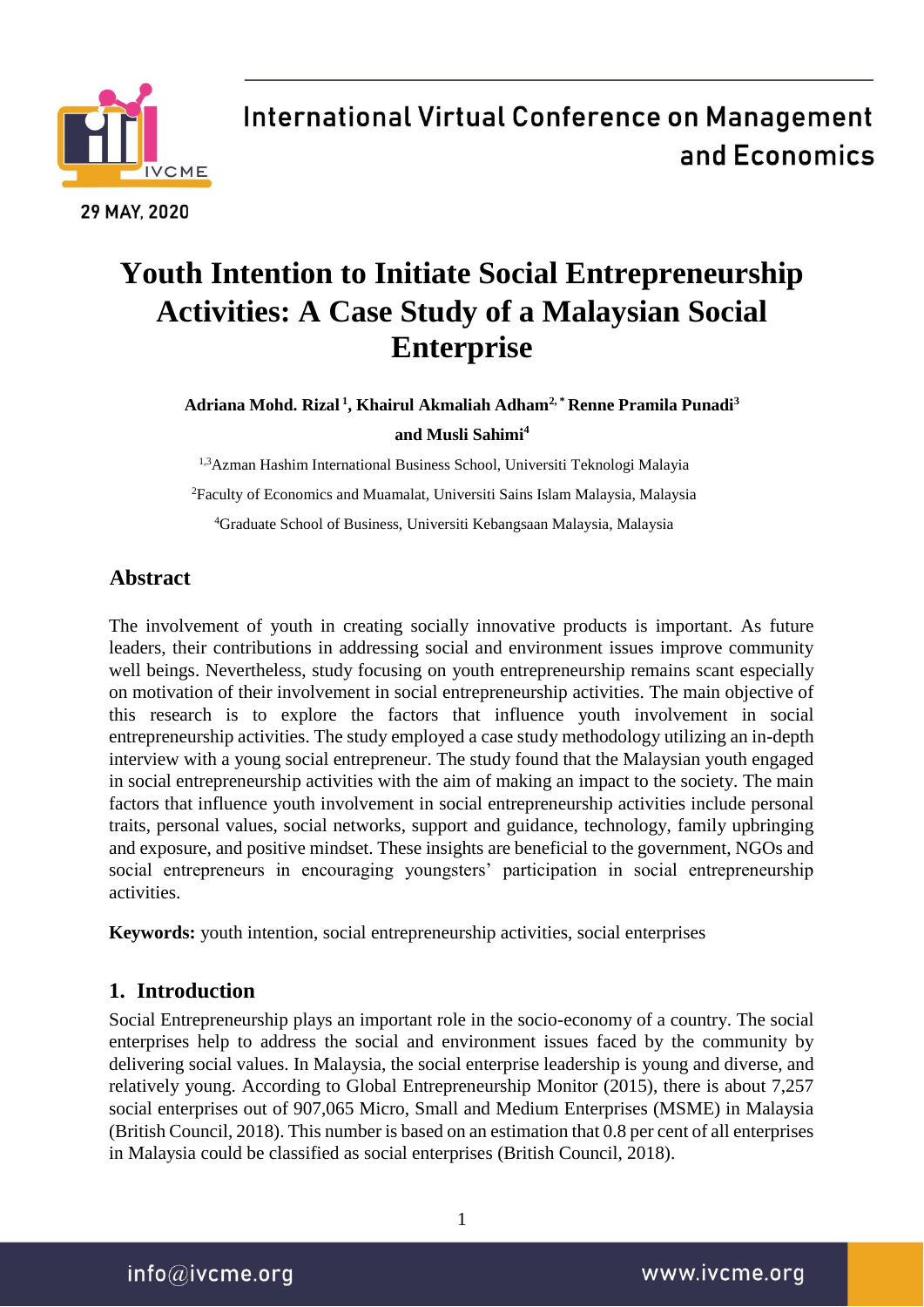

#### 29 MAY, 2020

Under the Ministry of Entrepreneur Development (MED), a new policy, The National Entrepreneurship Policy 2030 (NEP2030), was launched to set a direction for creating an inclusive entrepreneurship ecosystem which included as well as the marginalized community.

This blueprint coordinate issues relating to the policy and entrepreneur development, that consist of young entrepreneurs from start-ups to social enterprises. Hence, the Malaysian Global Innovation & Creativity Centre (MaGIC), under the Ministry of Entrepreneur Development and Cooperatives (MEDAC) has taken a lead role for achieving the objective set by The National Entrepreneurship Policy 2030 in turning Malaysia as entrepreneurial nation aligned with Industry 4.0. MaGIC has received RM10mil in Budget 2020 to scale social enterprise.

The key challenge addressed in the Eleventh Malaysian Plan (2016-2020) was the rise of social issues involving youth. Involving bright young leaders to work together in handling the critical problems has created an impact on young generation. As such, there is a great inspiration and interest in social attempt and growth especially among youth (Miller, Grimes, McMullen, & Vogus, 2012). However, studies on intention among youth to initiate social entrepreneurship activities and innovation are still lacking (Khosroshahi, Corriero, Taraban, Richardson, Seel & Siebert, 2006; Baierl, Grichnik, Spörrle & Welpe, 2014; Tana & Yoob, 2015; Rahman, Othman, Pihie & Wahid, 2016). New studies are needed to identify factors that influence youth's involvement in social entrepreneurship activities.

The youths are important leaders in the construction of socially innovative solutions to the world's 'wicked problems' (Lewis, 2016). Their involvement in social entrepreneurial activities is a game changer as they themselves are in the process of change. They contribute ideas and energy towards building the community and bringing a social change (Drayton, 2005). At this stage, they sense the need to contribute in solving the social problem (Davis, 2002).

Research on entrepreneurial intention has received utmost attention by scholars. While, the research on youth social entrepreneurship is emerging and mostly begins in a tertiary level. Although young social entrepreneurs suffer from a lack of knowledge in social ventures (Khosrosshashi et al., 2006), they are keen than middle-aged individuals in social endeavour (Prabhu, 1999), in which this interest adds greater values to society in the long run. It is necessary to explored what motivate young entrepreneurs to initiate social entrepreneurship activities (Yusof, 2007).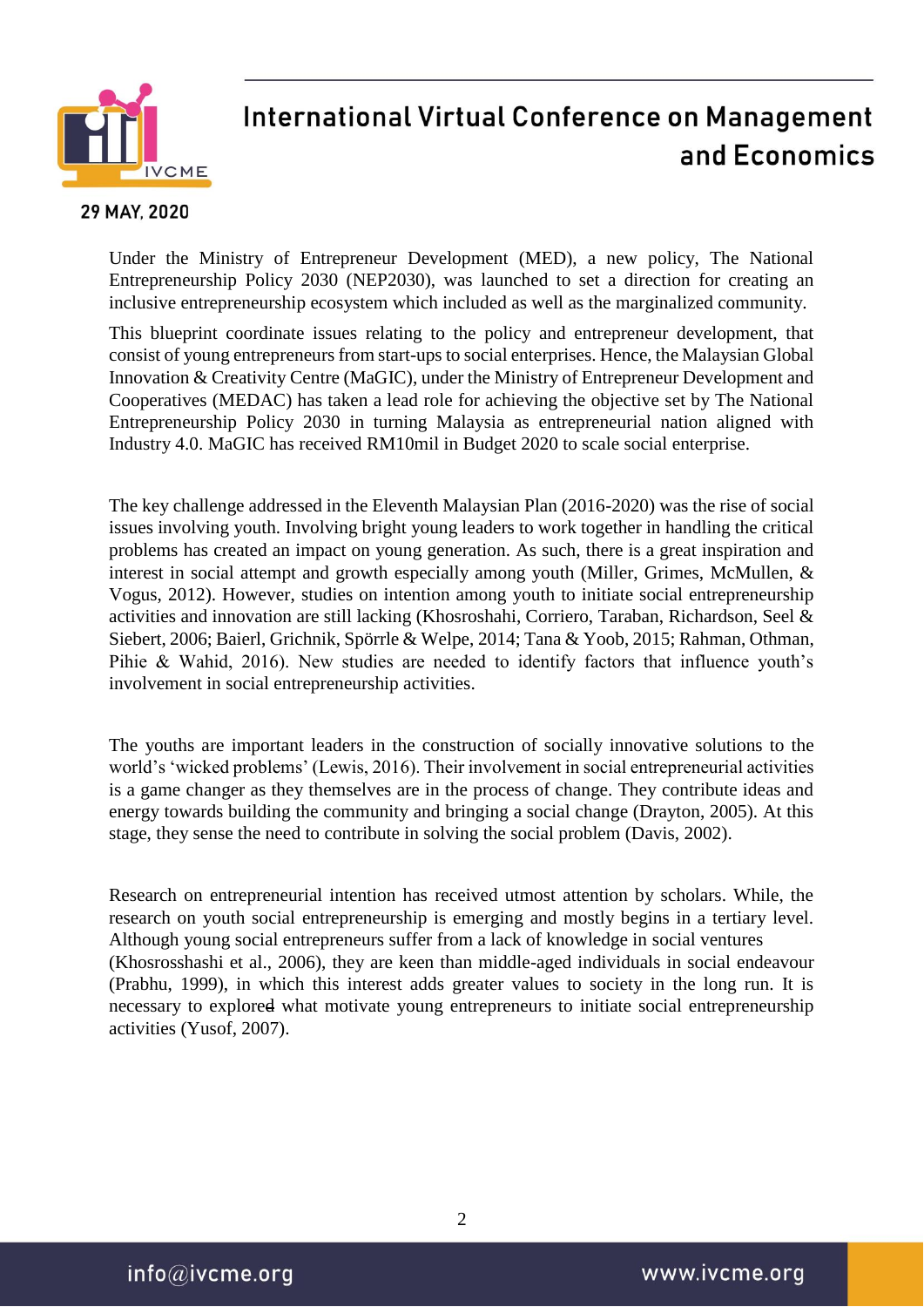

#### 29 MAY, 2020

### **2. Literature Review**

#### **2.1 Definition of Youth**

The Ministry of Youth and Sports in collaboration with Malaysia Youth Council has classified youth as people between the age of 15 to 30 (Youth Societies and Youth Development, 2019). While, the United Nations defined youth as people between the age of 15 to 24 years (Youth and United Nations, 2010). While Sebba et al., (2009), defined youth as individual in the phase independent from dependent.

#### **2.2 Social Enterprises**

Social enterprise evolved from the mixture of commercial business and non-profit organization (Dacin et al., 2010). Social enterprise enters into commercial activities and uses the market-based technique to solve social or environmental issues (Dees & Anderson, 2006; Barraket et al., 2010). Intermediaries that support the progress of social enterprise are such as British Council, myHarapan, iM4U, Scope Group, Tandemic and Social Enterprise Alliance (Blueprint, M. S. E., 2015).

#### **2.3 Factors that influence youth' intention to be involved in social entrepreneurship activities**

Youth today have the drive and initiative to take up the social entrepreneurship activities due to many reasons. According to Aileen Boluk and Mottiar (2014), involvement in the social venture to contribute to the community and serve the needy (Muller, 2012). They are led by their self-confidence, extroversion (London, 2010), intuition and risk taking nature (Elkington & Hartigan, 2008). While, some are influenced by their past social activity, skill trainings, networks, mentor guidance, culture and their revolutionary attitude (UNICEF, 2007). Youth proceed bravely in social entrepreneurship activities with the support of family and friends (O'Leary et al., 2014). They embark fast due to their techno savvy knowledge, that enable them to create opportunity in a less stressful and with cost effective way (Information Resources Management Association, 2017).

### **3. Research Methodology**

#### **3.1 Method and Case Selection**

The research employed a qualitative approach in the form of the case study methodology. A descriptive and exploratory single case study was used to understand the factors that influence youth' intention to be involved in social entrepreneurship activities. A case study approach was chosen to answer the how and why of a phenomenon and to explore the context of a phenomenon in depth (Yin, 2011). A case study approach is appropriate when the boundaries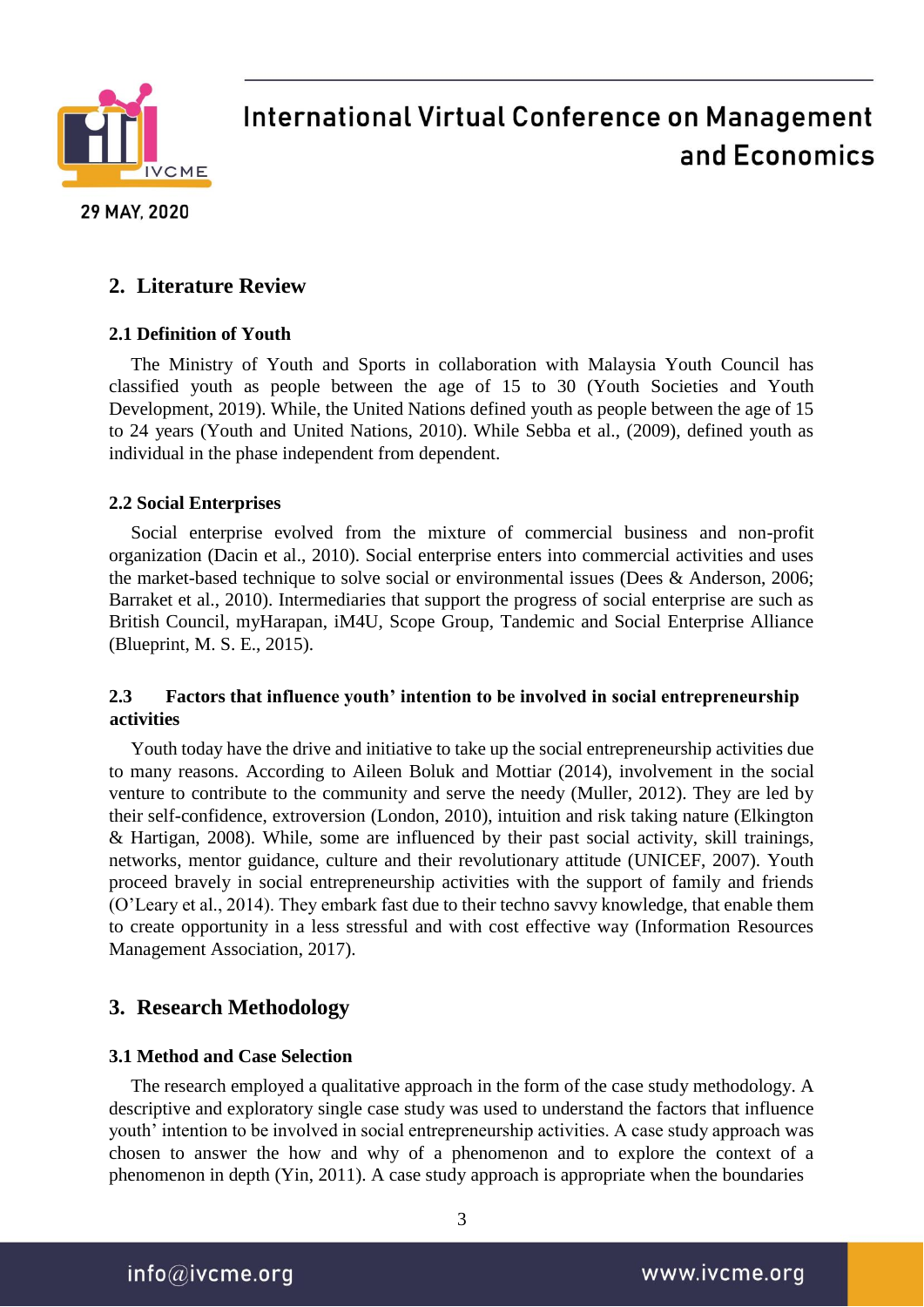

#### 29 MAY, 2020

between the phenomenon and the context are not clear (Yin, 2011). This research focused on an emerging social enterprise that has successfully implement its social business model in Malaysia. The selection of the firm was based on two criteria. First, the youth consist of social entrepreneurs which are under 40 years old. Second, the social enterprise mission was related to either social and/or environment cause. The criteria were applied to ensure the chosen social enterprise consist of owners or social entrepreneurs who are young. In this research, Babylon Vertical Farms (BVF) was selected as it fulfilled the selection criteria. The Babylon Vertical Farms (BVF) is an agricultural and technological company that grew high quality hydroponic vegetables and herbs with minimum use of sunlight, soil, and pesticides. BVF is comprising of aspiring individuals and led by an inspiring youth, Mr. Stuart Aaron Thomas.

#### **3.2 Data Collection and Analysis**

For the data collection, the study used the triangulation method, which combined in-depth interviews as well as online and offline document analysis. Internal documents such as the profile of the firm, articles and information on the website were collected to enhance the understanding of the process, resources and successes of the firm. A set of semi-structured interview questions were developed for an in-depth interview with the young leader of the firm. The interview was recorded and transcribed for accurate data reporting and validation. When the data was collected and then analyzed, thematic information emerged, and this led to theory development. To increase the construct validity, the researchers used multiple sources of evidence and established a chain of evidence during the data collection.

### **4. Findings and Discussion**

Amongst the factors that influence Stuart involvement in social entrepreneurship activities are related to his traits, personal values, social networks, support and guidance, technology, family upbringing and exposure, and positive mindset.

#### **A.Personal traits**

Amongst the personal traits that influence youth involvement in a social entrepreneurship activity are related to their passions, proactiveness, risk attitude, innovativeness, self-efficacy, inquisitiveness, empathy and perseverance. Stuart's childhood exposure to movies and books, such as Jurassic Park and Meet the Robinsons, had cultivated his passion for technology and science. He was also exposed to social entrepreneurship when he joined a club in the campus called Enactus and after attending a Young Social Entrepreneurs Workshop organized by Singapore International Foundation. Stuart and his team also worked under the guidance of McKenzie Singapore that taught them the skills required to be a successful social entrepreneur.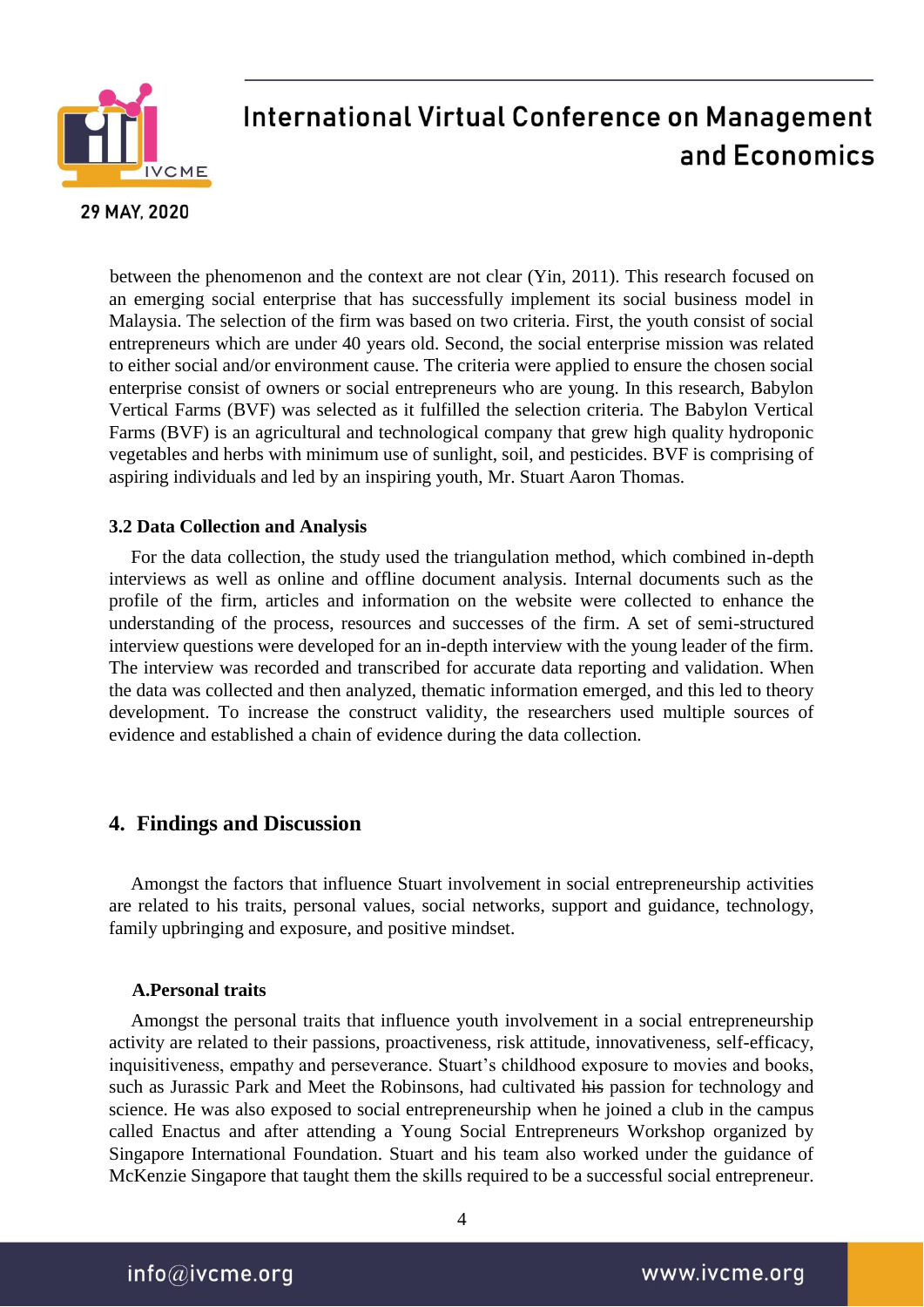

#### 29 MAY, 2020

In June 2015, visiting Mumbai, India had opened Stuart eyes that he can change the world and that there was nothing more important than building a better future for the next generation. Stuart started browsing Facebook for ideas and he came across an article on the Next 5 Trillion Dollar Industries. Stuart was excited with the idea of vertical farming and its potential for sustainable future food production in the first world countries and impoverished nations. He decided to probe into vertical farming due to its environment conservation benefit, as well as its positive social impact.

The Babylon Vertical Farms (BVF) used recycled water through reverse osmosis process with the target to decrease cultivated time to less than 6 hours, when compared to the typical 18 hours, apart from minimizing water usage up to 90%. Stuart and his team customized their own tools, such as craving the pipes and inserting the pipes with industrial sponges to hold the plants vertically.

#### b.Personal values

Stuart and his team belief in giving and stay true to the cause (business model), sincere and honest in whatever they do. They belief that the more they give the more they will get. It is always about giving back to the community.

#### c. Social networks

Both Stuart and his team's social and informal networks drive up their involvement in social entrepreneurship activities. Stuart's friendly and enthusiastic nature led him to meet many people with different experience in the industry. One of them was David, the CEO of Water Row, who managed a portable and light weight water filter company. David quickly became a friend who supported and guided Stuart. David shared many of his experiences and knowledge with Stuart. Stuart parents also supported his decision to delay his study and focus his attention to the business.

#### d.Support and guidance

Involvement with social enterprise club in university had exposed Stuart and his team with more social-related opportunities. Malaysia government through its accelerator programs and funding programs, enhances youth' learning through experience and ability, and widen their networks and support in social entrepreneurship activities. Through Malaysian Global Innovation & Creativity Centre (MaGIC), youth are introduced to and be part of a social enterprise ecosystem.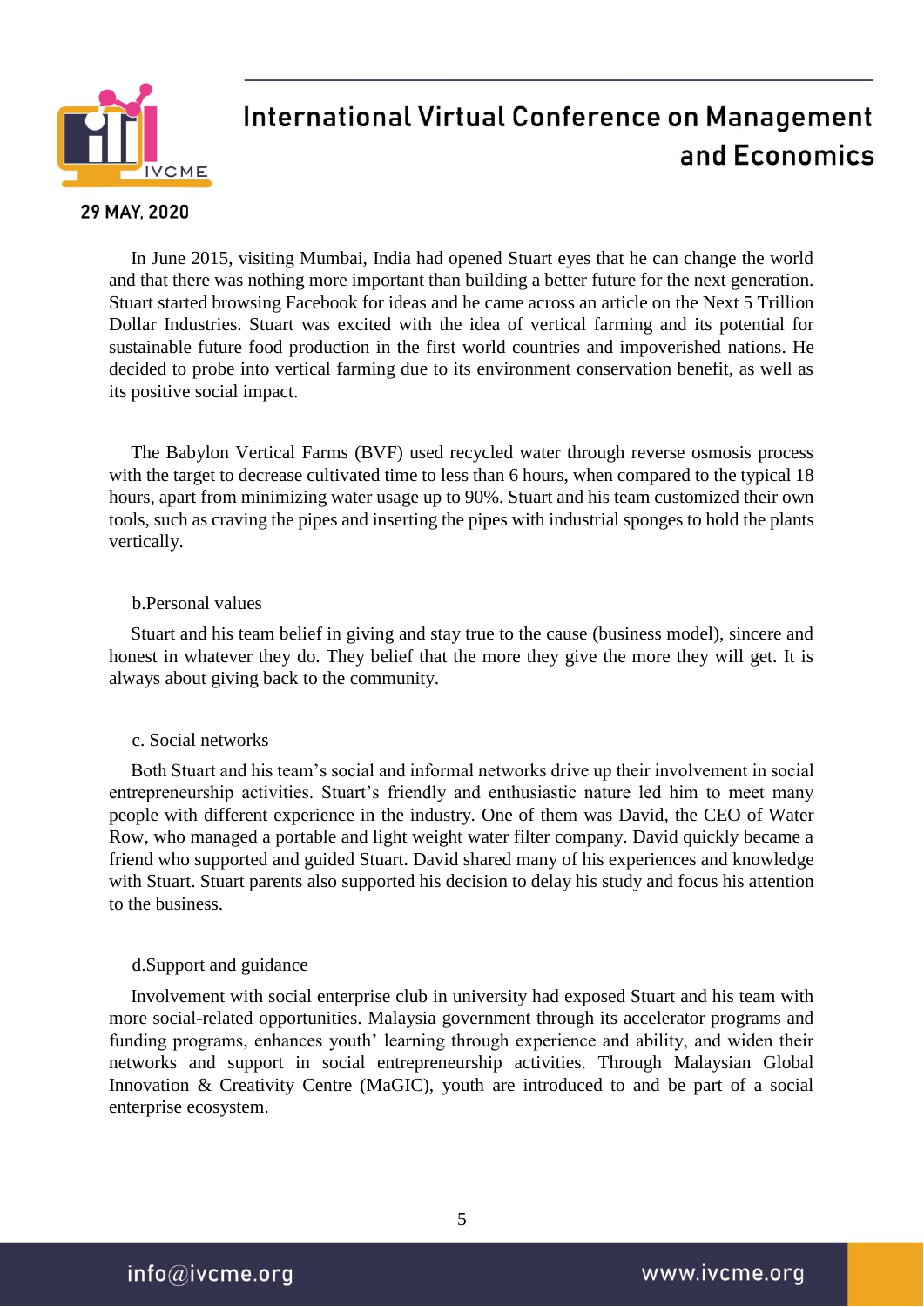

#### 29 MAY, 2020

In March 2016, Stuart and his team built a prototype which amounted RM600 and the idea of vertical farming was put forth to MaGIC. In April 2016, Stuart and his team idea were shortlisted among the 400 business ideas and he received a grant worth RM30,000 in July 2016. In the same month, Stuart and his team pitched their idea in Asian Young Entrepreneurs Conference (AYEC) and received a soft loan of RM50,000 from SP Setia. The fund was used to setup the first vertical farm container.

#### e.Technology

Availability of technology enables innovative solutions for social and environment problems. In this case, Stuart wanted to build a social enterprise to fight poverty and hunger by applying and improving technology. By applying technology, Stuart planned to reduce the cost to grow crops.

#### f. Family upbringing and childhood exposure

Stuart's childhood experience and exposure with social activities triggered his interests in social entrepreneurship. Stuart's father owns a travel agency firm and his father took the family for overseas trips for every two years. Those trips exposed Stuart on wellbeing of society and environment.

#### g. Positive Mindset

Stuart and his team's involvement in social entrepreneurship activities centered on overcoming social problems as well as making profit. They saw a one-time opportunity and believe that if they put their mind to make things work, it would work.

### **5. Conclusion**

This study reported a single case investigation on factors that influence youth to be involve in social entrepreneurship activities. This study found that the main factors that influence youth to be involved in social entrepreneurship activities include personal traits, personal values, social networks, support and guidance, technology, family upbringing and exposure, and positive mindset. Social entrepreneurship among the youth in Malaysia focuses on creating values for the society by solving social and environment problems. The youth social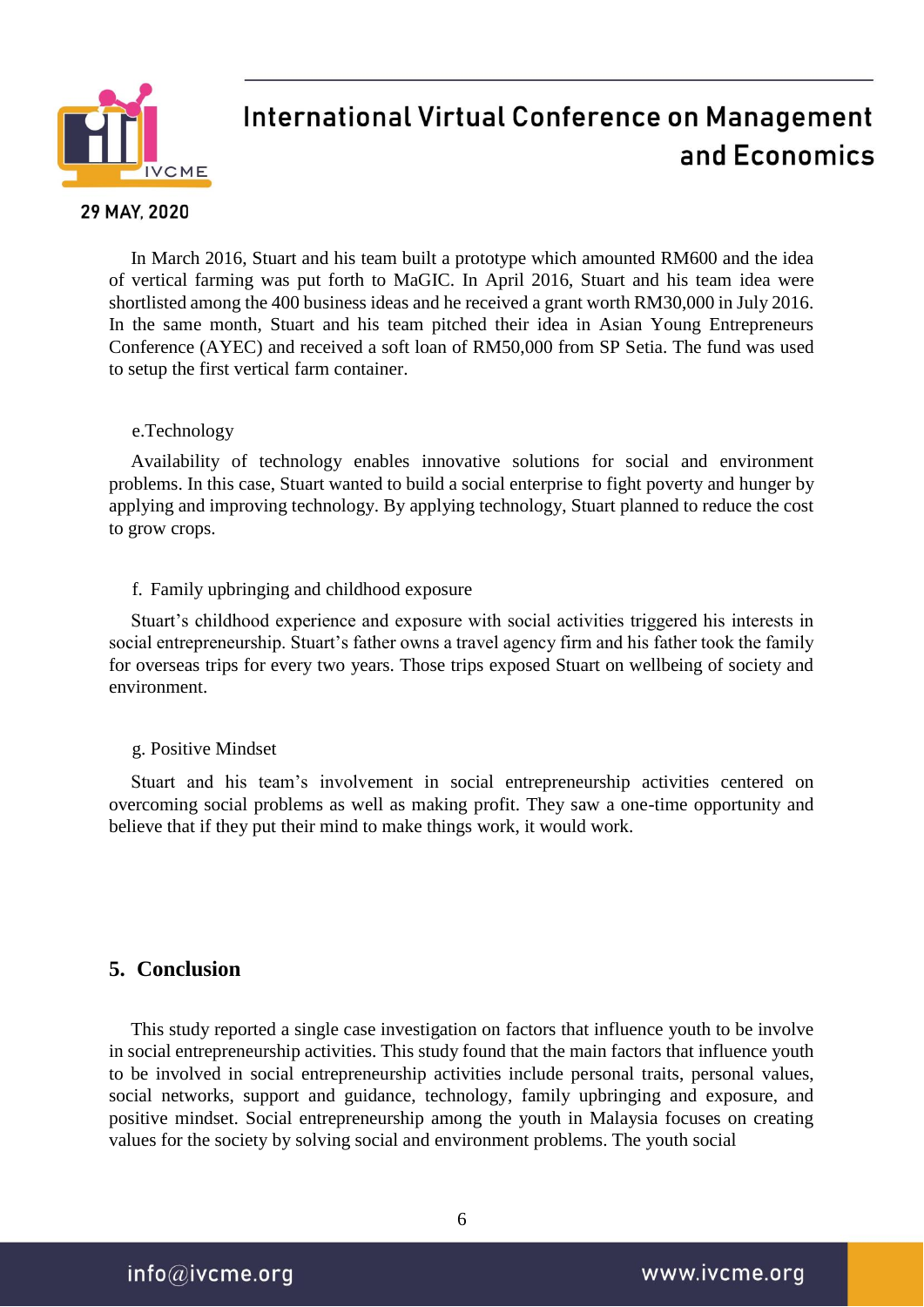

#### 29 MAY, 2020

Entrepreneurs make impact to the society by creating jobs for the underprivileged for their survivability.

As this study has only focused on a single case study, further research should include more successful social enterprises firms and compare their reasons to be involved in social entrepreneurship activities. The case study can be expanded into analysis of multiple-case studies to enhance comprehension of social enterprises, especially with regard to social entrepreneurship motivation and activities.

#### **Acknowledgment**

The authors wish to thank Mr. Stuart Aaron Thomas and team of Babylon Vertical Farms for his considerable time and attention in providing information for the case study.

### **References**

- [1] Aileen Boluk, K., & Mottiar, Z. (2014). Motivations of social entrepreneurs: Blurring the Social contribution and profits dichotomy. Social Enterprise Journal, 10(1), 53-68. Available: https://doi.org/10/1108/SEJ-01-2013-0001
- [2] Austin, J., Stevenson, H. & Wei-Skillern, J. (2006). Social and Commercial Entrepreneurship: Same, Different, or Both? Entrepreneurship Theory and Practice, 30  $(1), 1-22$
- [3] Anderson, B. B., & Dees, J. G. (2006). Rhetoric, reality, and research: Building a solid foundation for the practice of social entrepreneurship. Social entrepreneurship: New models of sustainable social change, 144-68.
- [4] Baierl, R., Grichnik, D., Spörrle, M. & Welpe, I.M. (2014). Antecedents of Social Entrepreneurial Intentions: The Role of an Individual's General Social Appraisal. Journal of Social Entrepreneurship, 5(2): 123-145
- [5] Bargsted, M., Picon, M., Salazar, A., & Rojas, Y. (2013). Psychosocial characterization of social entrepreneurs: A comparative study. Journal of Social Entrepreneurship, 4(3), 331-346.
- [6] Bird, B. (1988). Implementing entrepreneurial ideas: The case for intention. Academy of management Review, 13(3), 442-453.
- [7] Borins, S. (2000). Loose cannons and rule breakers, or enterprising leaders? Some evidence about innovative public managers. Public Administration Review, 60(6), 498- 507.
- [8] Bornstein, D., & Davis, S. (2010). Social entrepreneurship: What everyone needs to know. Oxford University Press.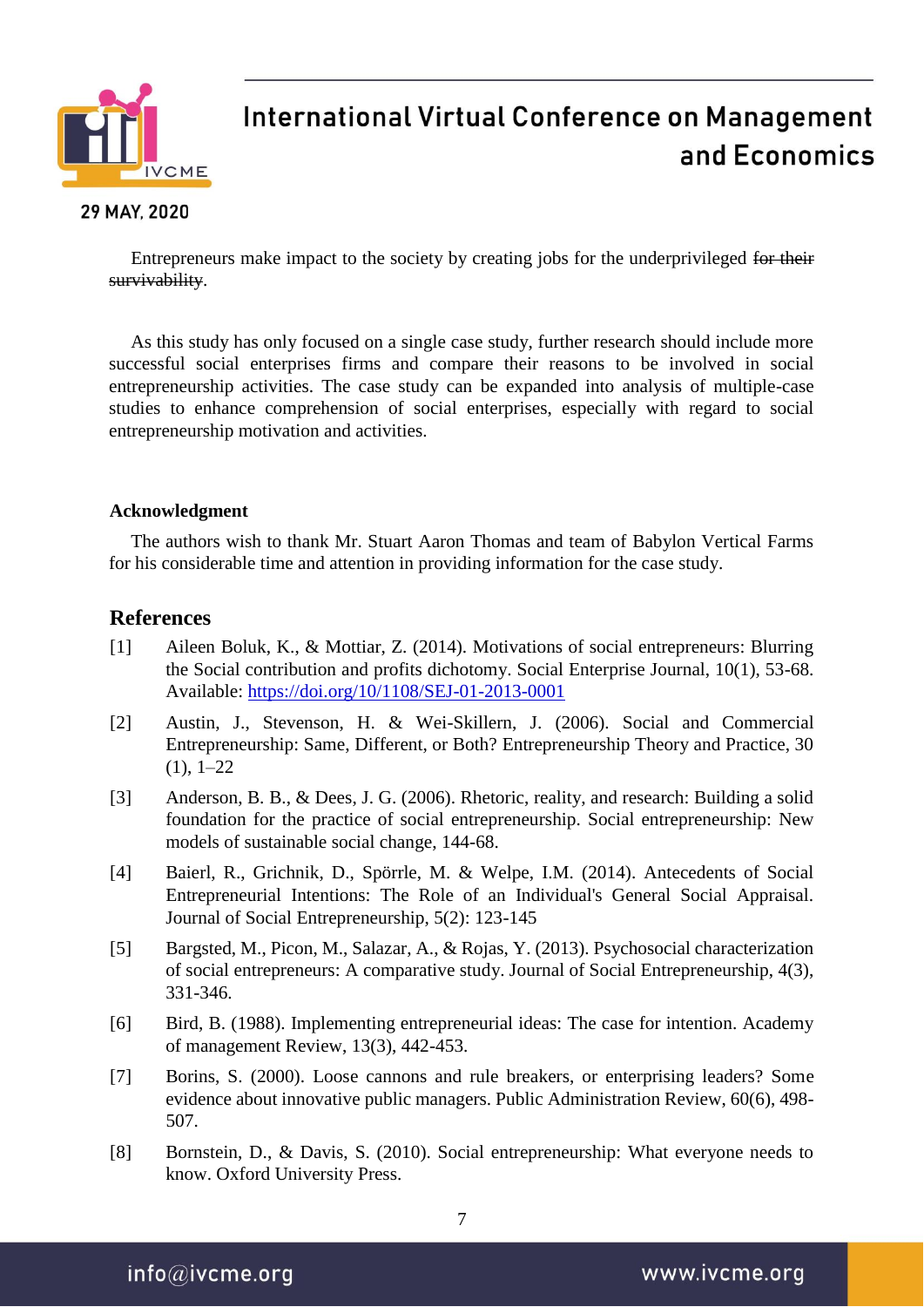

#### 29 MAY, 2020

- [9] Boyd, N. G., & Vozikis, G. S. (1994). The influence of self-efficacy on the development of entrepreneurial intentions and actions. Entrepreneurship theory and practice, 18, 63- 63.
- [10] British Council (2018). The State of Social Enterprises in Malaysia. Available: [https://www.britishcouncil.org/sites/default/files/the\\_state\\_of\\_social\\_enterpris](https://www.britishcouncil.org/sites/default/files/the_state_of_social_enterprise_in_m) [e\\_in\\_m](https://www.britishcouncil.org/sites/default/files/the_state_of_social_enterprise_in_m) alaysia\_british\_council\_low\_res.pdf.
- [11] Blueprint, M. S. E. (2015). Unleashing the power of social entrepreneurship. Cyberjaya, Malaysia: Malaysian Global Innovation and Creativity Centre (MaGIC) Social Entrepreneurship Unit.
- [12] Creswell, J. W., & Clark, V. L. P. (2007). Designing and conducting mixed methods research.
- [13] Cukier, W., Trenholm, S., Carl, D., & Gekas, G. (2011). Social entrepreneurship: A content analysis. Journal of Strategic Innovation and Sustainability, 7(1), 99–118.
- [14] Davis, P. E., & Peake, W. O. (2014). The Influence of Political Skill and Emotional Intelligence on Student Entrepreneurial Intentions: An Empirical Analysis. Small Business Institute Journal, 10(2), 19.
- [15] Department of Statistic Malaysia (DOSM). National Youth Development Policy (2014). [Online]. Available: https://www.statistics.gov.my/index.php.
- [16] Eisenhardt, K. M. (1989). Building theories from case study research. Academy of management review, 14(4), 532-550.
- [17] Barraket, J. (2010). Time for informed debate on pros and cons of social enterprise. Impact, (Spring 2010), 7.
- [18] Davis, S. M. (2002). Social entrepreneurship: Towards an entrepreneurial culture for social and economic development. Available at SSRN 978868.
- [19] Drayton, B. (2005). Everyone a changemaker. Peer Review, 7(3), 8-11.
- [20] Dacin, P. A., Dacin, M. T., & Matear, M. (2010). Social entrepreneurship: Why we don't need a new theory and how we move forward from here. Academy of management perspectives, 24(3), 37-57.
- [21] Eleventh-Malaysian-Plan 2016-2020. The economic Planning Unit, Prime Ministers Department. [Online] Available: https://www.pmo.gov.my/dokumenattached/speech/files/RMK11\_Speech.pdf.
- [22] Elkington, J., & Hartigan, P. (2008). The power of unreasonable people: How social entrepreneurs create markets that change the world. Harvard Business Press.
- [23] GEM Report. (2010). The Global Entrepreneurship Monitor (GEM) Malaysian Report 2010: [Online] Available: [http://rolandxavier.com/.](http://rolandxavier.com/)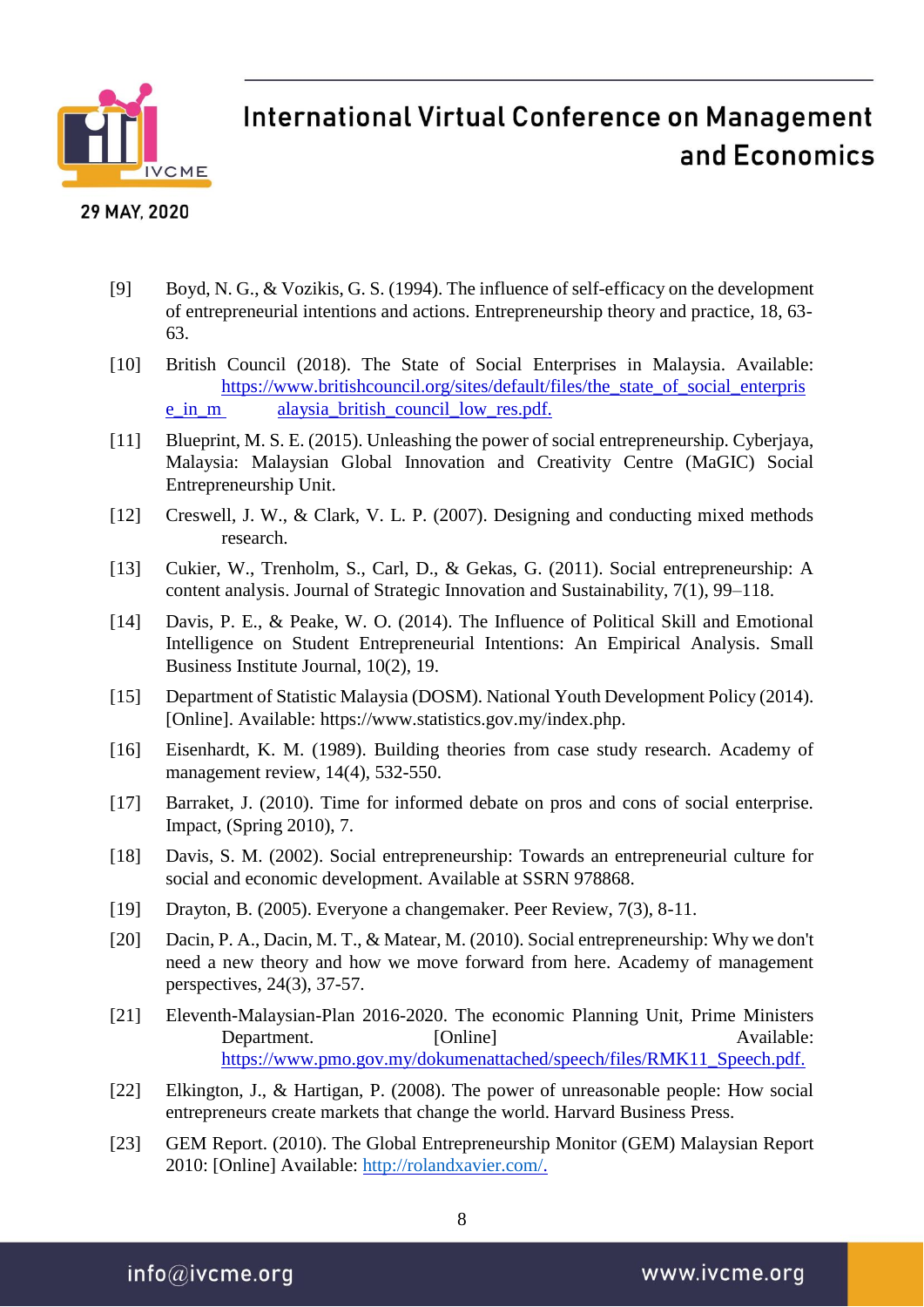

#### 29 MAY, 2020

- [24] Hamzah, S. R. A., Suandi, T., Krauss, S. E., Hamzah, A., & Tamam, E. (2014). Youth hedonistic behaviour: moderating role of peer attachment on the effect of religiosity and worldview. International journal of adolescence and youth, 19(4), 419-433.
- [25] Beck, K. and Ralph, J. (1994). Patterns Generates Architectures. *Proceedings of European Conference of Object-Oriented Programming.* Bologna, Italy, pp. 139-149.
- [26] Information Resources Management Association. (2017). Entrepreneurship: Concepts, Methodologies, Tools, and Applications. IGI Global.
- [27] Johnson, B. R., Jang, S. J., Larson, D. B., & De Li, S. (2001). Does adolescent religious commitment matter? A reexamination of the effects of religiosity on delinquency. Journal of Research in Crime and Delinquency,38(1), 22-44.
- [28] Khosroshahi, A., Corriero, J., Taraban, S., Richardson, S., Seel, F., & Siebert, C. K. (2006). Taking IT Global, Cross Canada Mapping of Youth-led and/or Highly-engaged Initiatives: Final Report.
- [29] Krueger, N. F., & Brazeal, D. V. (1994). Entrepreneurial potential and potential entrepreneurs. Entrepreneurship theory and practice, 18, 91-91.
- [30] Krueger, R. A., & Casey, M. A. (2014). Focus groups: A practical guide for applied research. Sage publications.
- [31] Lewis, K.V. (2016). Identity capital: an exploration in the context of youth social entrepreneurship. Journal Entrepreneurship & Regional Development, 28(3-4): 191-205
- [32] London, M. (2010). Understanding social advocacy: An integrative model of motivation, strategy, and persistence in support of corporate social responsibility and social entrepreneurship. Journal of Management Development, 29(3), 224-245. Available:http://dx.doi.org/10.1108/02621711011025768
- [33] Macky, K., Gardner, D., Forsyth, S., Cennamo, L., & Gardner, D. (2008). Generational differences in work values, outcomes and person-organisation values fit. Journal of Managerial Psychology, 23(8), 891-906.
- [34] Malaysia Social Enterprise Blueprint 2015-2018: Unleashing the Power of Social Entrepreneurship. (2015). Cyberjaya, Selangor: Malaysian Global Innovation & Creativity Centre (MaGIC).
- [35] Malaysian Digest. (2014). [Online] Available: http://www.malaysiandigest.com/
- [36] Matlay, H. (2008). The impact of entrepreneurship education on entrepreneurial outcomes. Journal of Small Business and Enterprise Development, 15(2), 382-396.
- [37] Miller, T. L., Grimes, M. G., McMullen, J. S., & Vogus, T. J. (2012). Venturing for others with heart and head: How compassion encourages social entrepreneurship. Academy of management review, 37(4), 616-640.
- [38] Ministry of Higher Education Malaysia (MOHE). (2012). The national graduate employability blueprint 2012-2017. [Online]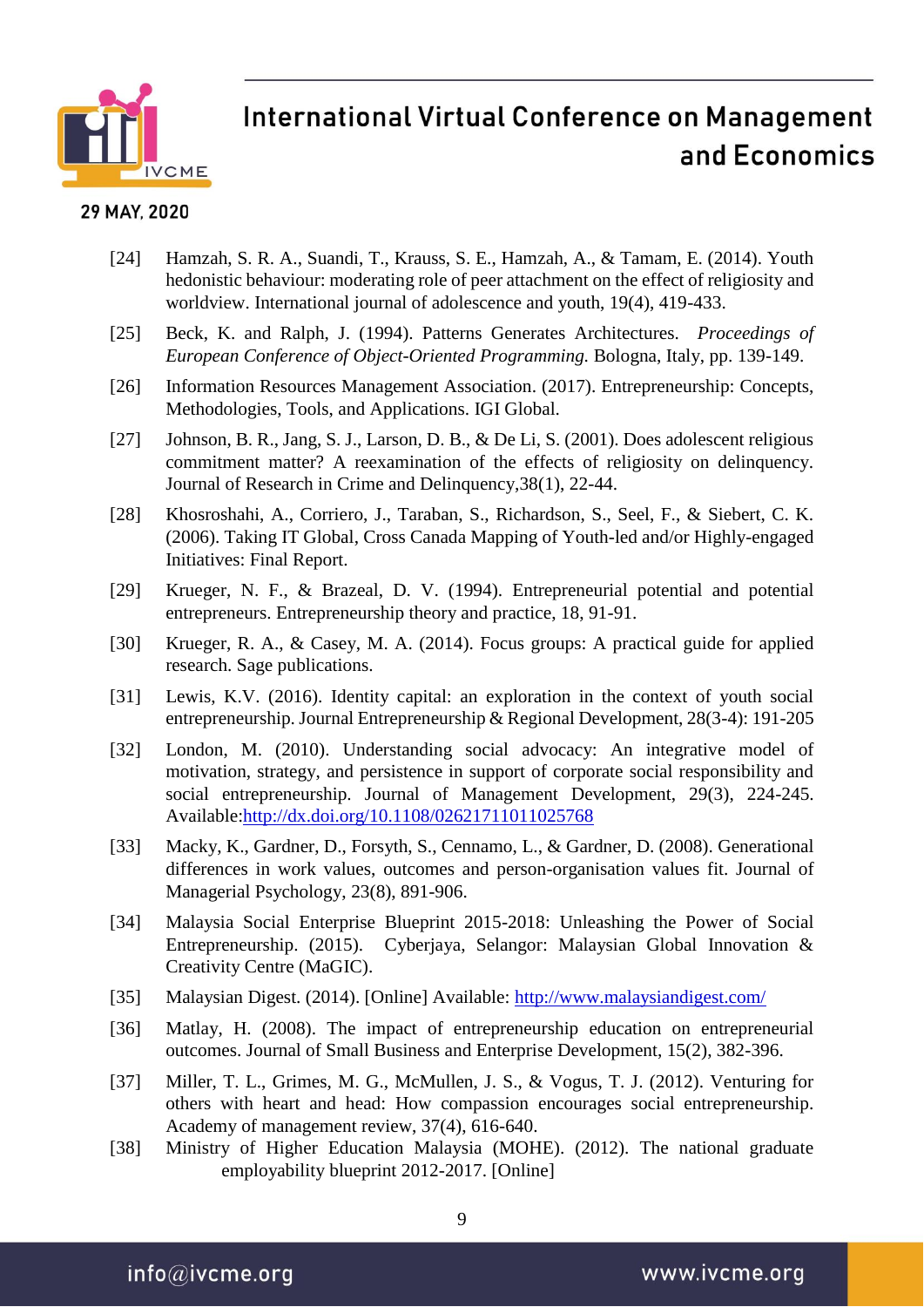

#### 29 MAY, 2020

Available: http://jpt.mohe.gov.my/PENGUMUMAN/GE%20blueprint%202012- 2017.pdf.

- [39] Mohamad, N., Lim, H. E., Yusof, N., & Soon, J. J. (2015). Estimating the effect of entrepreneur education on graduates' intention to be entrepreneurs. Education+ Training, 57(8/9), 874-890.
- [40] Omorede, A. (2014). Exploration of motivational drivers towards social entrepreneurship. Social Enterprise Journal, 10(3), 239-267.
- [41] O'Leary, V.E., Unger, R.K. and Wallston, B.S. (Eds.) (2014), Women, Gender, and Social Psychology. Psychology Press.
- [42] Penrose, 1959 as cited in Nadim, A. & Seymour, R. G. (2008). Defining Entrepreneurial Activity: Definitions Supporting Frameworks for Data Collection. OECD Statistics Working Paper.
- [43] Perrini, F. (Ed.). (2006). The new social entrepreneurship: what awaits social entrepreneurial ventures?. Edward Elgar Publishing..
- [44] Pihie, L., Akmaliah, Z., Bakar, A., & Konting, M. M. (2002). Pelaksanaan pendidikan keusahawanan di Malaysia: kesan terhadap aspirasi keusahawanan pelajar. Pertanika Journal of Social Sciences & Humanities,10(1), 53-61.
- [45] Politis, D. (2008). Does prior start-up experience matter for entrepreneurs' learning? A comparison between novice and habitual entrepreneurs. Journal of small business and Enterprise Development, 15(3), 472-489.
- [46] Prabhu, G. N. (1999). Social entrepreneurial leadership. Career development international, 4(3), 140-145.
- [47] Quan, X. (2012). Prior experience, social network, and levels of entrepreneurial intentions. Management Research Review, 35(10), 945-957.
- [48] Rahman, R. S., Othman, N., Pihie, Z. A., & Wahid, H. A. (2016). Entrepreneurial intention and social entrepreneurship among students in Malaysian higher education. International Journal of Economics and Management Engineering, 10(1), 175-181.
- [49] Santos, F. M. (2012). A positive theory of social entrepreneurship. Journal of business ethics, 111(3), 335-351.
- [50] Sebba, J., Griffiths, V., Luckock, B., Hunt, F., Robbinson, C. and Flowers, S. (2009), Youth-led innovation. Enhancing the skills and capacity of the next generation of innovators. Nesta London, UK.
- [51] Sinha, J. W., Cnaan, R. A., & Gelles, R. J. (2007). Adolescent risk behaviors and religion: Findings from a national study. Journal of adolescence, 30(2), 231-249.
- [52] Tana, W. & Yoob, S. (2015). Social entrepreneurship intentions of nonprofit organizations Journal of Social Entrepreneurship, 6(1):103-125.

 $info@$ ivcme.org